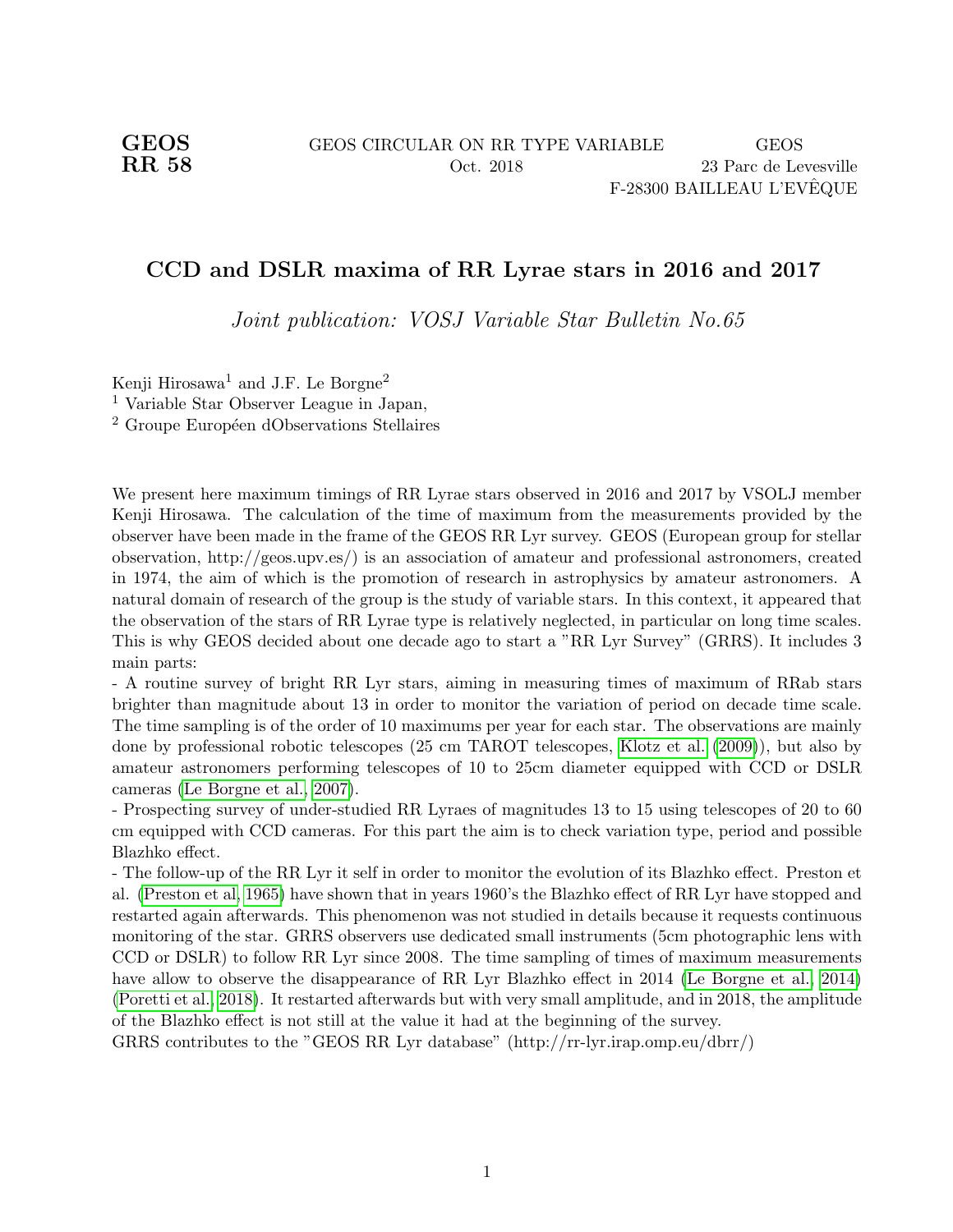The O-C are computed using the elements from the General Catalogue of Variable Stars [\(Samus et](#page-7-5) [al., 2017\)](#page-7-5) by default. For the stars which have no elements in GCVS, the following table give the list of elements used.

| Star                | Origin       | Period     | reference                  |
|---------------------|--------------|------------|----------------------------|
| V1962 Cyg           | 2455729.470  | 0.508337   | this paper                 |
| BN Eri              | 2457358.054  | 0.4876848  | this paper                 |
| $V552$ Her          | 2457153.220  | 0.3785194  | this paper                 |
| IY Peg              | 2450698.0011 | 0.54572621 | Vandenbroere et al. (2014) |
| EX UMa              | 2455228.4423 | 0.5428328  | this paper                 |
| ASAS J020058+1332.8 | 2457697.191  | 0.616166   | this paper                 |
| <b>NSV 1443</b>     | 2457641.2922 | 0.6088106  | this paper                 |
| NSV 3833            | 2457697.304  | 0.48724    | this paper                 |

The following tables contain the list of maximums observed by Kenji Hirosawa in 2016 and 2017.

| star       | max.HJD      | $O-C$     | err    | E     | band | n obs. | code | instrument                                   |
|------------|--------------|-----------|--------|-------|------|--------|------|----------------------------------------------|
| SW And     | 2457974.1717 | $-0.0034$ | 0.0029 | 9584  | cG   | 126    | Hsk  | CANON X7                                     |
| XX And     | 2458090.9066 | $-0.0005$ | 0.0019 | 6127  | V    | 125    | Hsk  | $20$ cmL+ST402ME                             |
| ZZ And     | 2457671.1584 | 0.0214    | 0.0019 | 7835  | V    | 138    | Hsk  | $20$ cmL $+ST402ME$                          |
| BK And     | 2457641.2051 | $-0.0140$ | 0.0011 | 16368 | V    | 107    | Hsk  | $20$ cmL $+ST402ME$                          |
| CI And     | 2457403.9242 | $-0.0172$ | 0.0012 | 12300 | V    | 173    | Hsk  | $20$ cmL $+ST402ME$                          |
| CI And     | 2457697.1868 | $-0.0143$ | 0.0019 | 12905 | V    | 123    | Hsk  | $13cmR+ST8XME$                               |
| DE And     | 2457668.1732 | 0.0396    | 0.0020 | 21064 | V    | 82     | Hsk  | $25$ cmL $+ST402ME$                          |
| DR And     | 2458015.1054 | $-0.1185$ | 0.0018 | 9580  | V    | 132    | Hsk  | $25\mathrm{cmL}{+}\mathrm{ST}402\mathrm{ME}$ |
| DR And     | 2458091.1306 | $-0.1159$ | 0.0023 | 9715  | V    | 110    | Hsk  | $25$ cmL $+ST402$ ME                         |
| DY And     | 2458090.9979 | $-0.0865$ | 0.0022 | 12327 | V    | 113    | Hsk  | $25$ cmL $+ST402ME$                          |
| OV And     | 2458091.0880 | $-0.0115$ | 0.0020 | 10106 | V    | 125    | Hsk  | $13cmR+ST8XME$                               |
| SW Aqr     | 2458051.9188 | 0.0356    | 0.0008 | 11224 | V    | 148    | Hsk  | $20$ cmL $+ST402ME$                          |
| SX Aqr     | 2458027.0644 | $-0.0061$ | 0.0020 | 7736  | V    | 144    | Hsk  | $20$ cmL $+ST402ME$                          |
| SX Aqr     | 2458064.0283 | $-0.0061$ | 0.0019 | 7805  | V    | 94     | Hsk  | $13cmR+ST8XME$                               |
| TZ Aqr     | 2458063.9335 | 0.0393    | 0.0022 | 9001  | V    | 115    | Hsk  | $25$ cmL $+ST402ME$                          |
| AA Aqr     | 2458081.9010 | $-0.0443$ | 0.0019 | 7394  | V    | 109    | Hsk  | $20$ cmL $+ST402ME$                          |
| BO Aqr     | 2458057.9124 | 0.0297    | 0.0036 | 7399  | V    | 117    | Hsk  | $20$ cmL $+ST402ME$                          |
| BR Aqr     | 2457974.1659 | $-0.0039$ | 0.0015 | 12255 | V    | 117    | Hsk  | $20$ cmL $+ST402ME$                          |
| CP Aqr     | 2458022.0871 | 0.0054    | 0.0008 | 12791 | V    | 141    | Hsk  | $25$ cmL $+ST402ME$                          |
| FX Aqr     | 2458078.9239 | $-0.0170$ | 0.0036 | 8203  | V    | 115    | Hsk  | $25$ cmL+ST402ME                             |
| HH Aqr     | 2457609.2566 | $-0.1069$ | 0.0034 | 9957  | V    | 178    | Hsk  | $25$ cmL $+ST402ME$                          |
| $V341$ Aql | 2458062.9419 | 0.0048    | 0.0020 | 5696  | V    | 142    | Hsk  | $25$ cmL $+ST402$ ME                         |
| SY Ari     | 2458018.2760 | $-0.0287$ | 0.0022 | 7819  | V    | 116    | Hsk  | $20$ cmL $+ST402ME$                          |
| SY Ari     | 2458110.0800 | $-0.0271$ | 0.0022 | 7982  | V    | 116    | Hsk  | $20cmL+ST402ME$                              |
|            |              |           |        |       |      |        |      |                                              |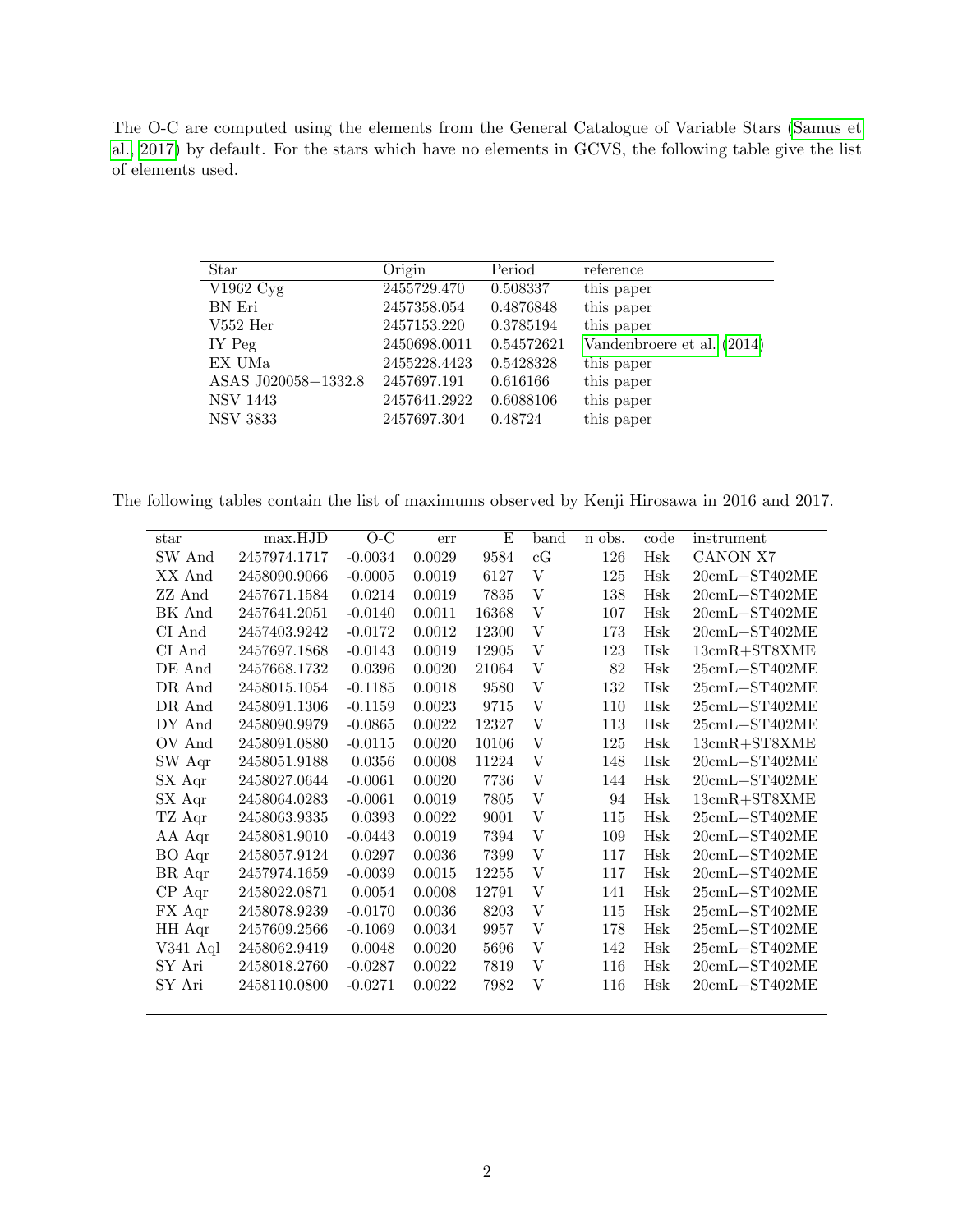| star                                 | max.HJD      | $O-C$                  | err        | E            | band                      | n obs.           | code       | instrument                           |
|--------------------------------------|--------------|------------------------|------------|--------------|---------------------------|------------------|------------|--------------------------------------|
| TV Ari                               | 2457974.2595 | 0.0227                 | 0.0028     | 7990         | $\overline{\mathrm{V}}$   | $\overline{125}$ | Hsk        | $25$ cmL+ST402ME                     |
| CD Ari                               | 2458082.0063 | 0.0691                 | 0.0030     | 15664        | $\mathbf V$               | 114              | Hsk        | $25$ cmL+ST402ME                     |
| CD Ari                               | 2458109.9147 | 0.0735                 | 0.0045     | 15749        | $\mathbf{V}$              | 135              | Hsk        | $13cmR+ST8XME$                       |
| CI Ari                               | 2458025.2694 | $-0.0655$              | $0.0011\,$ | 11273        | $\mathbf{V}$              | 135              | Hsk        | $20$ cmL+ST402ME                     |
| $V575$ Aur                           | 2457668.1829 | 0.0257                 | 0.0020     | 9394         | $\mathbf{V}$              | 93               | Hsk        | $20$ cmL+ST402ME                     |
| RS Boo                               | 2457418.3570 | $-0.0099$              | 0.0013     | 23634        | $\mathbf V$               | 70               | Hsk        | 13cmR+ST8XME                         |
| RS Boo                               | 2457867.0109 | $-0.0121$              | 0.0015     | 24822        | cG                        | 168              | Hsk        | CANON X4                             |
| ST Boo                               | 2457421.3561 | 0.0918                 | 0.0014     | 14336        | $\ensuremath{\mathbf{V}}$ | 141              | Hsk        | $20$ cmL+ST402ME                     |
| ST Boo                               | 2457762.3652 | 0.0882                 | 0.0023     | 14884        | $\mathbf{V}$              | 93               | Hsk        | $20$ cmL+ST402ME                     |
| SW Boo                               | 2457418.3417 | 0.0261                 | 0.0010     | 7551         | $\ensuremath{\mathbf{V}}$ | 84               | Hsk        | $20$ cmL+ST402ME                     |
| TV Boo                               | 2457421.1563 | 0.0053                 | 0.0014     | 19556        | $\ensuremath{\mathbf{V}}$ | 206              | Hsk        | $20$ cmL+ST402ME                     |
| TW Boo                               | 2457743.3238 | $-0.0542$              | 0.0015     | 11617        | $\ensuremath{\mathbf{V}}$ | 117              | Hsk        | $25$ cmL+ST402ME                     |
| UU Boo                               | 2457496.0048 | 0.0114                 | 0.0010     | 6575         | $\ensuremath{\mathbf{V}}$ | 138              | Hsk        | $25$ cmL+ST402ME                     |
| UU Boo                               | 2457872.0662 | 0.0162                 | 0.0015     | 7398         | $\ensuremath{\mathbf{V}}$ | 160              | Hsk        | $13cmR+ST8XME$                       |
| UY Boo                               | 2457444.2964 | $-0.1488$              | 0.0022     | 5944         | $\mathbf{V}$              | 118              | Hsk        | $20$ cmL+ST402ME                     |
| UY Boo                               | 2457463.1560 | $-0.1652$              | 0.0015     | 5973         | $\mathbf{V}$              | 84               | Hsk        | $13cmR+ST8XME$                       |
| WW Boo                               | 2457512.9777 | $-0.0285$              | 0.0019     | 7544         | $\mathbf{V}$              | 101              | Hsk        | $25$ cmL+ST402ME                     |
| CM Boo                               | 2457872.1100 | $-0.0072$              | 0.0025     | 6583         | $\mathbf{V}$              | 162              | Hsk        | $25$ cmL+ST402ME                     |
| KR Boo                               | 2457758.2836 | 0.0469                 | 0.0015     | 9614         | $\mathbf{V}$              | 83               | Hsk        | $20$ cmL+ST402ME                     |
| LW Boo                               | 2457857.2507 | 0.0776                 | 0.0037     | 6534         | $\mathbf{V}$              | 116              | Hsk        | $20$ cmL+ST402ME                     |
|                                      | 2457434.9349 |                        | 0.0023     | 6012         | $\mathbf{V}$              | 129              |            |                                      |
| RZ Cam<br>$\mathbf{R}\mathbf{Z}$ Cam | 2457671.3138 | $-0.0004$<br>$-0.0036$ | 0.0040     | 6504         | $\boldsymbol{\mathrm{V}}$ | 108              | Hsk<br>Hsk | $25$ cmL+ST402ME<br>$25$ cmL+ST402ME |
|                                      |              |                        |            |              | V                         |                  |            |                                      |
| RZ Cam<br>$\mathbf{R}\mathbf{Z}$ Cam | 2457752.9924 | $-0.0017$              | 0.0016     | 6674         | $\boldsymbol{\mathrm{V}}$ | 114<br>99        | Hsk        | $20$ cmL+ST402ME                     |
| $\operatorname{LP}$ Cam              | 2458082.0983 | $-0.0051$              | 0.0015     | 7359<br>6972 | V                         | 120              | Hsk        | $20$ cmL+ST402ME                     |
|                                      | 2457752.9004 | 0.1621                 | 0.0032     |              |                           |                  | Hsk        | $20$ cmL+ST402ME                     |
| RW Cnc                               | 2457750.3557 | $-0.0345$              | 0.0020     | 11834        | V                         | 71               | Hsk        | $20$ cmL+ST402ME                     |
| RW Cnc                               | 2457753.0935 | $-0.0327$              | 0.0015     | 11839        | V                         | 122              | Hsk        | $13cmR+ST8XME$                       |
| SS Cnc                               | 2457421.0768 | 0.0145                 | 0.0008     | 7969         | V                         | 139              | Hsk        | $20$ cmL+ST402ME                     |
| AN Cnc                               | 2457780.0839 | 0.0177                 | 0.0027     | 7512         | V                         | 94               | Hsk        | $20$ cmL+ST402ME                     |
| AQ Cnc                               | 2457435.0496 | 0.0062                 | 0.0014     | 7852         | $\boldsymbol{\mathrm{V}}$ | 170              | Hsk        | $25$ cmL+ST402ME                     |
| AS Cnc                               | 2457404.0726 | $-0.0121$              | 0.0023     | 7715         | V                         | 138              | Hsk        | $25$ cmL+ST402ME                     |
| AS Cnc                               | 2457815.9601 | $-0.0210$              | 0.0014     | 8382         | V                         | 103              | Hsk        | $25$ cmL+ST402ME                     |
| CQ Cnc                               | 2457459.9624 | $-0.0090$              | 0.0013     | 5553         | V                         | 120              | Hsk        | $25$ cmL+ST402ME                     |
| CQ Cnc                               | 2457780.0012 | $-0.0073$              | 0.0022     | 6163         | V                         | 100              | Hsk        | $25$ cmL+ST402ME                     |
| EZ Cnc                               | 2457717.3087 | 0.0088                 | 0.0013     | 7191         | V                         | 120              | Hsk        | $20$ cmL+ST402ME                     |
| KV Cnc                               | 2457422.0228 | $-0.0384$              | 0.0032     | 9284         | V                         | 209              | Hsk        | $25$ cmL+ST402ME                     |
| W CVn                                | 2457422.2180 | $-0.0778$              | 0.0017     | 11136        | V                         | 175              | Hsk        | 13cmR+ST8XME                         |
| Z CVn                                | 2457866.9877 | $-0.2069$              | 0.0047     | 28960        | V                         | 147              | Hsk        | $20$ cmL+ST402ME                     |
| RR CVn                               | 2457476.0663 | 0.0260                 | 0.0014     | 24714        | V                         | 130              | Hsk        | $20$ cmL $+ST402ME$                  |
| RR CVn                               | 2457872.1186 | 0.0255                 | 0.0013     | 25423        | V                         | 161              | Hsk        | $20$ cmL $+ST402ME$                  |
| RU CVn                               | 2457496.0620 | $-0.0165$              | 0.0020     | 5674         | V                         | 80               | Hsk        | 13cmR+ST8XME                         |
| RX CVn                               | 2457475.9710 | 0.0262                 | 0.0025     | 10955        | V                         | 100              | Hsk        | $20$ cmL $+ST402ME$                  |
| RZ CVn                               | 2457495.9931 | 0.1960                 | 0.0017     | 10906        | $\ensuremath{\mathbf{V}}$ | 150              | Hsk        | $20$ cmL $+ST402ME$                  |
| SS CVn                               | 2457450.1266 | 0.2321                 | 0.0017     | 12783        | $\ensuremath{\mathbf{V}}$ | 153              | Hsk        | $20cmL+ST402ME$                      |
| SW CVn                               | 2457444.3039 | $-0.1220$              | 0.0015     | 40503        | V                         | 133              | Hsk        | $25$ cmL+ST402ME                     |
| SZ CVn                               | 2457450.0721 | 0.0011                 | 0.0022     | 3959         | $\ensuremath{\mathbf{V}}$ | 157              | Hsk        | $25$ cmL+ST402ME                     |
| X CMi                                | 2457721.2960 | 0.0199                 | 0.0024     | 8907         | V                         | 144              | Hsk        | $20$ cmL $+ST402ME$                  |
| AA CMi                               | 2457780.0618 | 0.1040                 | 0.0019     | 44515        | V                         | 134              | Hsk        | $13cmR+ST8XME$                       |
| AL CMi                               | 2457421.0788 | 0.0045                 | 0.0019     | 4640         | V                         | 156              | Hsk        | $25$ cmL+ST402ME                     |
| AL CMi                               | 2457780.0145 | 0.0066                 | 0.0022     | 5292         | V                         | 100              | Hsk        | $20$ cmL+ST402ME                     |
|                                      |              |                        |            |              |                           |                  |            |                                      |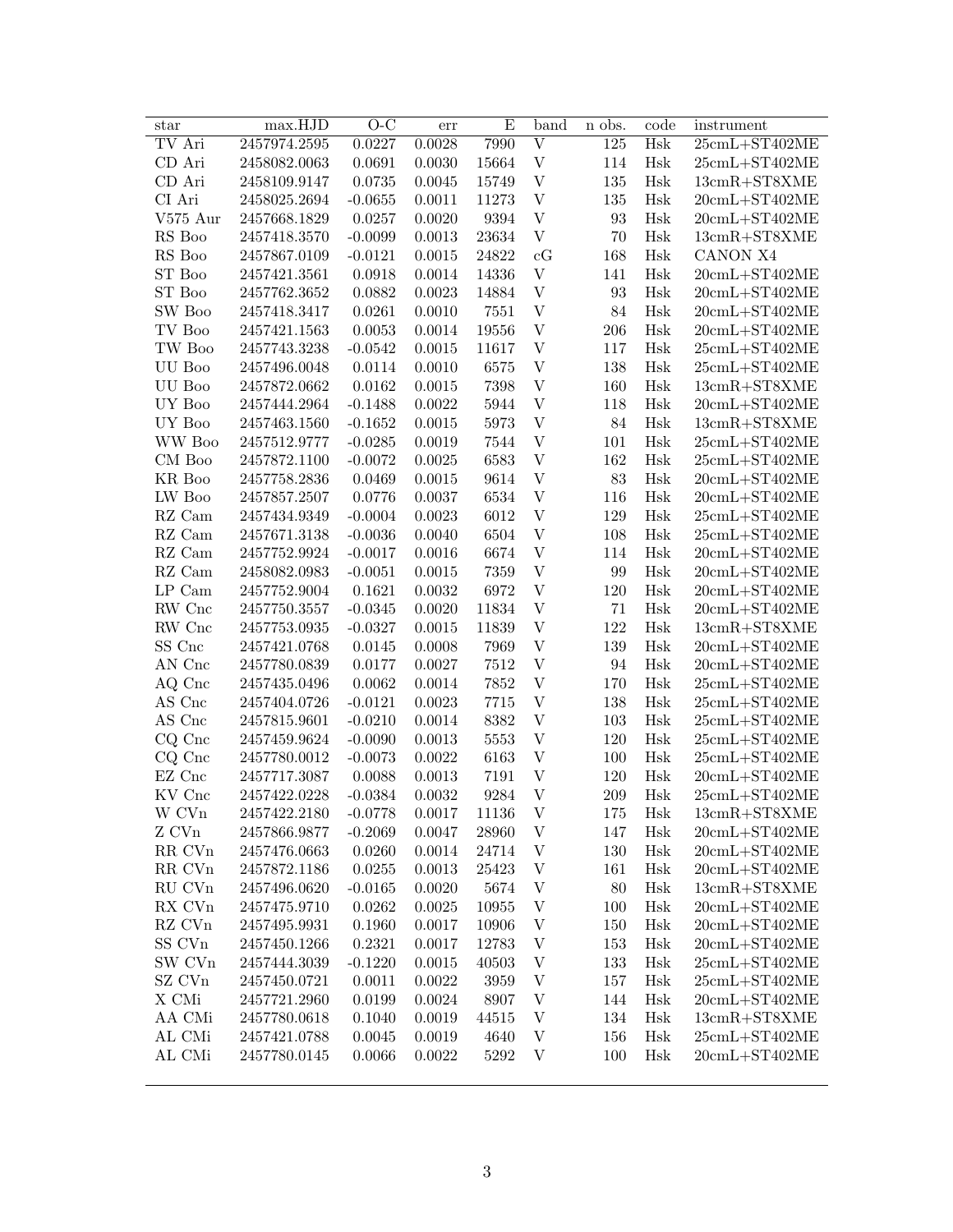| star                        | max.HJD      | $O-C$     | err    | Ε     | band                      | n obs.     | code | instrument                                   |
|-----------------------------|--------------|-----------|--------|-------|---------------------------|------------|------|----------------------------------------------|
| DQ CMi                      | 2457404.0815 | 0.0622    | 0.0033 | 7100  | $\overline{\rm V}$        | 147        | Hsk  | $20$ cmL+ST402ME                             |
| DQ CMi                      | 2457676.2856 | 0.0694    | 0.0040 | 7542  | V                         | 152        | Hsk  | $20$ cmL+ST402ME                             |
| HU Cas                      | 2457421.9123 | $-0.0277$ | 0.0017 | 14379 | $\ensuremath{\mathbf{V}}$ | 150        | Hsk  | $20$ cmL+ST402ME                             |
| HU Cas                      | 2457611.2418 | $-0.0315$ | 0.0013 | 14839 | $\mathbf{V}$              | 133        | Hsk  | $20$ cmL $+ST402ME$                          |
| HU Cas                      | 2458063.9989 | $-0.0281$ | 0.0015 | 15939 | $\ensuremath{\mathbf{V}}$ | 118        | Hsk  | $25$ cmL+ST402ME                             |
| IU Cas                      | 2457999.2396 | 0.0448    | 0.0021 | 12880 | $\ensuremath{\mathbf{V}}$ | 153        | Hsk  | $20$ cmL+ST402ME                             |
| RZ Cep                      | 2458026.9839 | $-0.0565$ | 0.0050 | 49862 | cG                        | 182        | Hsk  | CANON X4                                     |
| RZ Cep                      | 2458051.9832 | $-0.0607$ | 0.0023 | 49943 | cG                        | 181        | Hsk  | CANON X4                                     |
| RZ Cep                      | 2458056.9270 | $-0.0559$ | 0.0040 | 49959 | cG                        | 159        | Hsk  | CANON X4                                     |
| RZ Cep                      | 2458081.9253 | $-0.0611$ | 0.0015 | 50040 | cG                        | 153        | Hsk  | CANON X4                                     |
| RZ Cep                      | 2458110.0175 | $-0.0593$ | 0.0023 | 50131 | cG                        | 170        | Hsk  | CANON X4                                     |
| DX Cep                      | 2457611.2386 | 0.0241    | 0.0019 | 36033 | V                         | 141        | Hsk  | $25$ cmL+ST402ME                             |
| EL Cep                      | 2458056.9177 | 0.0524    | 0.0020 | 52751 | $\boldsymbol{\mathrm{V}}$ | 136        | Hsk  | $25$ cmL+ST402ME                             |
| EL Cep                      | 2458078.9966 | 0.0501    | 0.0019 | 52804 | $\boldsymbol{\mathrm{V}}$ | 53         | Hsk  | $20$ cmL+ST402ME                             |
| EL Cep                      | 2458081.9146 | 0.0517    | 0.0016 | 52811 | $\boldsymbol{\mathrm{V}}$ | 79         | Hsk  | $25$ cmL+ST402ME                             |
| EZ Cep                      | 2457403.9207 | 0.1059    | 0.0010 | 81194 | $\boldsymbol{\mathrm{V}}$ | 188        | Hsk  | $25$ cmL+ST402ME                             |
| RV Cet                      | 2457686.0295 | 0.2443    |        | 29791 | $\boldsymbol{\mathrm{V}}$ |            |      | $13cmR+ST8XME$                               |
| RZ Cet                      |              |           | 0.0040 | 47180 | $\boldsymbol{\mathrm{V}}$ | 160<br>121 | Hsk  |                                              |
|                             | 2457997.2849 | $-0.2218$ | 0.0027 |       |                           |            | Hsk  | $20$ cmL+ST402ME                             |
| HN Cet                      | 2458079.0030 | $-0.0211$ | 0.0021 | 13285 | $\boldsymbol{\mathrm{V}}$ | 60         | Hsk  | $25$ cmL+ST402ME                             |
| HN Cet                      | 2458109.9960 | $-0.0272$ | 0.0041 | 13352 | $\ensuremath{\mathbf{V}}$ | 115        | Hsk  | $20$ cmL+ST402ME                             |
| S Com                       | 2457463.2860 | $-0.1115$ | 0.0012 | 28655 | $\ensuremath{\mathbf{V}}$ | 141        | Hsk  | $20$ cmL+ST402ME                             |
| V Com                       | 2457500.9914 | 0.0528    | 0.0032 | 35846 | $\ensuremath{\mathbf{V}}$ | 89         | Hsk  | $25$ cmL+ST402ME                             |
| RY Com                      | 2457460.0486 | 0.2259    | 0.0017 | 38087 | $\ensuremath{\mathbf{V}}$ | 244        | Hsk  | $20$ cmL+ST402ME                             |
| ST Com                      | 2457867.0694 | $-0.0440$ | 0.0020 | 24448 | $\ensuremath{\mathbf{V}}$ | 108        | Hsk  | $20$ cmL+ST402ME                             |
| TU Com                      | 2457421.2036 | $-0.1129$ | 0.0022 | 61642 | $\ensuremath{\mathbf{V}}$ | 179        | Hsk  | $25$ cmL+ST402ME                             |
| RV CrB                      | 2457513.0815 | $-0.1231$ | 0.0016 | 43994 | $\ensuremath{\mathbf{V}}$ | 159        | Hsk  | $13cmR+ST8XME$                               |
| TV CrB                      | 2457840.2905 | 0.0393    | 0.0017 | 44853 | $\ensuremath{\mathbf{V}}$ | 94         | Hsk  | $20$ cmL+ST402ME                             |
| $\ensuremath{\text{W}}$ Crt | 2457500.9688 | $-0.0325$ | 0.0011 | 43340 | $\ensuremath{\mathbf{V}}$ | 62         | Hsk  | $20$ cmL+ST402ME                             |
| $\ensuremath{\text{W}}$ Crt | 2457757.2428 | $-0.0316$ | 0.0010 | 43962 | $\ensuremath{\mathbf{V}}$ | 126        | Hsk  | $13cmR+ST8XME$                               |
| UY Cyg                      | 2457513.1694 | 0.0692    | 0.0023 | 62563 | $\ensuremath{\mathbf{V}}$ | 129        | Hsk  | $13cmR+ST8XME$                               |
| UY Cyg                      | 2458078.9248 | 0.0735    | 0.0018 | 63572 | $\ensuremath{\mathbf{V}}$ | 111        | Hsk  | $20cmL+ST402ME$                              |
| XZ Cyg                      | 2457978.1435 | 0.1807    | 0.0016 | 29684 | cG                        | 137        | Hsk  | CANON X4                                     |
| DM Cyg                      | 2457955.2492 | 0.0892    | 0.0025 | 36614 | $\ensuremath{\mathbf{V}}$ | 86         | Hsk  | $20$ cmL $+ST402ME$                          |
| V759 Cyg                    | 2457688.9847 | $-0.0826$ | 0.0020 | 56010 | $\ensuremath{\mathbf{V}}$ | 145        | Hsk  | $20$ cmL+ST402ME                             |
| $V759$ Cyg                  | 2458057.9959 | $-0.1276$ | 0.0012 | 57035 | V                         | 107        | Hsk  | $20$ cmL+ST402ME                             |
| V1962 Cyg                   | 2457997.1764 | 0.0150    | 0.0036 | 4461  | V                         | 119        | Hsk  | $25$ cmL+ST402ME                             |
| ZZ Del                      | 2457589.2194 | 0.0085    | 0.0020 | 38253 | V                         | 179        | Hsk  | $20\mathrm{cm}L + \mathrm{ST}402\mathrm{ME}$ |
| AX Del                      | 2458026.9376 | 0.1774    | 0.0031 | 57159 | $\ensuremath{\mathbf{V}}$ | 159        | Hsk  | $20\mathrm{cmL+ST402ME}$                     |
| BV Del                      | 2458022.0818 | 0.0229    | 0.0022 | 76738 | $\ensuremath{\mathbf{V}}$ | 146        | Hsk  | $20cmL+ST402ME$                              |
| CK Del                      | 2458057.9078 | 0.0881    | 0.0010 | 52981 | V                         | 120        | Hsk  | $25$ cmL $+$ ST402ME                         |
| DX Del                      | 2458014.9824 | 0.0767    | 0.0032 | 39456 | cG                        | 161        | Hsk  | DCANON X4                                    |
| SU Dra                      | 2457422.2325 | 0.0674    | 0.0023 | 20472 | cG                        | 161        | Hsk  | CANON KISS X3                                |
| SU Dra                      | 2457871.9782 | 0.0670    | 0.0024 | 21153 | cG                        | 186        | Hsk  | CANON X4                                     |
| SW Dra                      | 2457449.9690 | 0.0635    | 0.0024 | 54813 | V                         | 136        | Hsk  | $20$ cmL+ST402ME                             |
| XZ Dra                      | 2457894.2219 | $-0.1371$ | 0.0015 | 33507 | cG                        | 129        | Hsk  | CANON X4                                     |
| BK Dra                      | 2457863.2204 | $-0.1682$ | 0.0010 | 54621 | V                         | 83         | Hsk  | $13cmR+ST8XME$                               |
| BT Dra                      | 2457824.2126 | $-0.0225$ | 0.0018 | 46018 | V                         | 132        | Hsk  | $20cmL+ST402ME$                              |
| $RT$ Equ                    | 2457953.2548 | 0.0873    | 0.0021 | 45150 | V                         | 116        | Hsk  | $20cmL+ST402ME$                              |
| RX Eri                      | 2458021.2857 | $-0.0062$ | 0.0036 | 61863 | cG                        | 111        | Hsk  | CANON X4                                     |
| SV Eri                      | 2457420.9897 | 0.3004    | 0.0041 | 30637 | V                         | 100        | Hsk  | $13cmR+ST8XME$                               |
|                             |              |           |        |       |                           |            |      |                                              |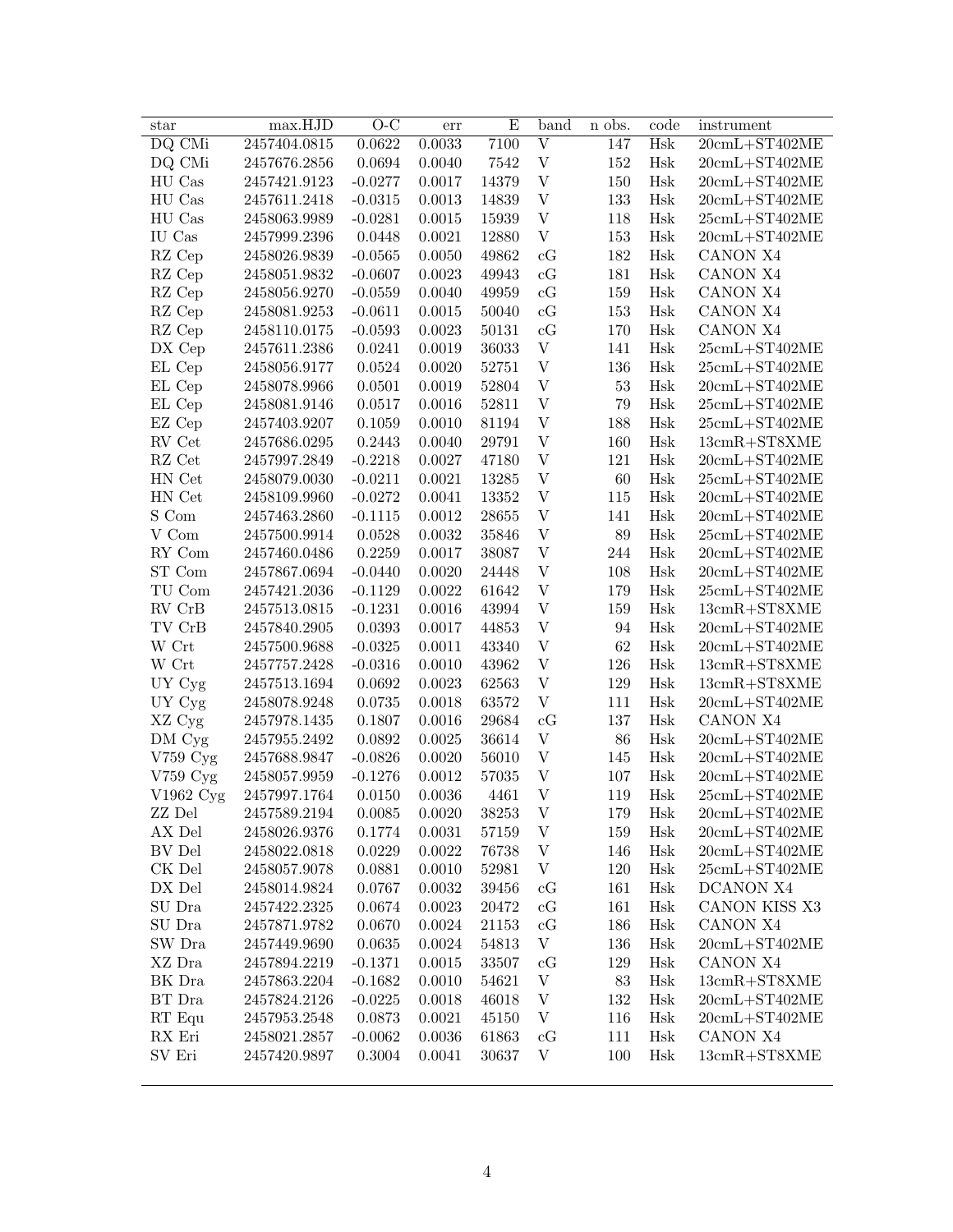| star                                  | max.HJD      | $O-C$     | err    | Ε         | band                      | n obs.           | code | instrument          |
|---------------------------------------|--------------|-----------|--------|-----------|---------------------------|------------------|------|---------------------|
| SV Eri                                | 2457760.0625 | 0.3199    | 0.0045 | 31111     | $\overline{\rm v}$        | $\overline{125}$ | Hsk  | $13cmR+ST8XME$      |
| BN Eri                                | 2457421.9408 | 0.0001    | 0.0014 | 131       | $\mathbf{V}$              | 124              | Hsk  | $25$ cmL+ST402ME    |
| BN Eri                                | 2458109.0885 | $-0.0001$ | 0.0014 | 1540      | $\mathbf V$               | 130              | Hsk  | $25$ cmL+ST402ME    |
| LR Eri                                | 2457420.9330 | $-0.1479$ | 0.0034 | 6663      | $\ensuremath{\mathbf{V}}$ | 175              | Hsk  | $25$ cmL+ST402ME    |
| SZ Gem                                | 2457743.2225 | $-0.0855$ | 0.0011 | 60960     | $\boldsymbol{\mathrm{V}}$ | 108              | Hsk  | $25$ cmL+ST402ME    |
| SZ Gem                                | 2457758.2566 | $-0.0855$ | 0.0012 | 60990     | $\boldsymbol{\mathrm{V}}$ | 75               | Hsk  | $13cmR+ST8XME$      |
| $V426$ Gem                            | 2458021.2847 | $-0.0159$ | 0.0025 | 12251     | $\boldsymbol{\mathrm{V}}$ | 119              | Hsk  | $20$ cmL+ST402ME    |
| TW Her                                | 2457463.2730 | $-0.0163$ | 0.0011 | 89884     | $\boldsymbol{\mathrm{V}}$ | 153              | Hsk  | $25$ cmL+ST402ME    |
| VZ Her                                | 2457422.3021 | 0.0795    | 0.0012 | 46859     | $\boldsymbol{\mathrm{V}}$ | 140              | Hsk  | $25$ cmL+ST402ME    |
| VZ Her                                | 2458014.9888 | 0.0849    | 0.0009 | 48205     | $\boldsymbol{\mathrm{V}}$ | 114              | Hsk  | $20$ cmL+ST402ME    |
| AF Her                                | 2457891.9784 | $-0.1818$ | 0.0031 | 47956     | $\boldsymbol{\mathrm{V}}$ | 174              | Hsk  | $20$ cmL+ST402ME    |
| <b>BD</b> Her                         | 2457513.1536 | $-0.1604$ | 0.0016 | $52511\,$ | $\mathbf V$               | 131              | Hsk  | $20$ cmL+ST402ME    |
| BD Her                                | 2458021.9639 | 0.1484    | 0.0032 | 53584     | $\mathbf V$               | 171              | Hsk  | $25$ cmL+ST402ME    |
| DL Her                                | 2457490.2241 | 0.0523    | 0.0032 | 32591     | $\mathbf V$               | 162              | Hsk  | $20$ cmL+ST402ME    |
| DL Her                                | 2458014.9952 | 0.0495    | 0.0012 | 33478     | $\mathbf V$               | 106              | Hsk  | $25$ cmL+ST402ME    |
| EE Her                                | 2457513.1701 | 0.1287    | 0.0023 | 58744     | $\mathbf V$               | 121              | Hsk  | $25$ cmL+ST402ME    |
| EP Her                                | 2457490.2545 | $-0.1005$ | 0.0020 | 69158     | $\mathbf V$               | 157              | Hsk  | $25$ cmL+ST402ME    |
| EP Her                                | 2457542.1933 | $-0.0997$ | 0.0020 | 69280     | $\mathbf V$               | 67               | Hsk  | $13cmR+ST8XME$      |
| EP Her                                | 2458021.9691 | $-0.1113$ | 0.0023 | 70407     | $\mathbf V$               | 170              | Hsk  | $20$ cmL+ST402ME    |
| IP Her                                | 2457921.2090 | 0.1920    | 0.0030 | 68876     | $\mathbf V$               | 134              | Hsk  | $25$ cmL+ST402ME    |
| V347 Her                              | 2457978.1545 | $-0.1522$ | 0.0013 | 40710     | $\mathbf V$               | 93               | Hsk  | $20$ cmL+ST402ME    |
| V394 Her                              | 2457513.2632 | $-0.1894$ | 0.0013 | 63675     | $\mathbf V$               | 118              | Hsk  | $25$ cmL+ST402ME    |
| V442 Her                              | 2457508.2184 | 0.1685    | 0.0022 | 49261     | $\mathbf V$               | 132              | Hsk  | $25$ cmL+ST402ME    |
| $V552$ Her                            | 2457508.2707 | $-0.0005$ | 0.0009 | 938       | $\boldsymbol{\mathrm{V}}$ | 96               | Hsk  | $25$ cmL+ST402ME    |
| $V1318$ Her                           | 2457846.2509 | $-0.0329$ | 0.0015 | 8170      | $\mathbf V$               | 149              | Hsk  | $20$ cmL+ST402ME    |
| SZ Hya                                | 2457421.1619 | $-0.2671$ | 0.0025 | 31163     | $\mathbf V$               | 136              | Hsk  | $13cmR+ST8XME$      |
| UU Hya                                | 2457435.0820 | 0.0347    | 0.0023 | 34276     | $\boldsymbol{\mathrm{V}}$ | 137              | Hsk  | $20$ cmL+ST402ME    |
| UU Hya                                | 2457757.2549 | 0.0286    | 0.0032 | 34891     | $\boldsymbol{\mathrm{V}}$ | 114              | Hsk  | $20$ cmL+ST402ME    |
| XX Hya                                | 2457422.0628 | $-0.0188$ | 0.0014 | 34642     | $\boldsymbol{\mathrm{V}}$ | 207              | Hsk  | $20$ cmL+ST402ME    |
| XX Hya                                | 2457816.0766 | $-0.0324$ | 0.0014 | 35418     | $\mathbf V$               | 141              | Hsk  | $20$ cmL+ST402ME    |
| GO Hya                                | 2457435.0053 | $-0.0748$ | 0.0079 | 49943     | $\mathbf V$               | 219              | Hsk  | $13cmR+ST8XME$      |
| V496 Hya                              | 2457460.1192 | $-0.0189$ | 0.0025 | 7490      | $\mathbf V$               | 153              | Hsk  | $25$ cmL+ST402ME    |
| CQ Lac                                | 2457997.2860 | 0.1988    | 0.0011 | 37031     | $\mathbf V$               | 91               | Hsk  | $25$ cmL+ST402ME    |
| RR Leo                                | 2457421.0821 | 0.1517    | 0.0012 | 31224     | $\mathbf V$               | 123              | Hsk  | $13cmR+ST8XME$      |
| $\ensuremath{\mathsf{RR}}\xspace$ Leo | 2457743.1933 | 0.1589    | 0.0010 | 31936     | $\mathbf V$               | 125              | Hsk  | $13cmR+ST8XME$      |
| SS Leo                                | 2457867.0734 | $-0.1048$ | 0.0014 | 25682     | $\mathbf V$               | 115              | Hsk  | 13cmR+ST8XME        |
| ST Leo                                | 2457450.1023 | $-0.0178$ | 0.0013 | 61774     | V                         | 154              | Hsk  | $13cmR+ST8XME$      |
| TV Leo                                | 2457476.0500 | 0.1265    | 0.0018 | 30369     | $\ensuremath{\mathbf{V}}$ | 160              | Hsk  | $25$ cmL+ST402ME    |
| TV Leo                                | 2457722.3154 | 0.1279    | 0.0018 | 30736     | V                         | 162              | Hsk  | $20$ cmL+ST402ME    |
| WW Leo                                | 2457422.2242 | 0.0484    | 0.0029 | 37389     | V                         | 176              | Hsk  | $20$ cmL $+ST402ME$ |
| AA Leo                                | 2457816.0360 | $-0.1066$ | 0.0014 | 30434     | V                         | 147              | Hsk  | $25$ cmL+ST402ME    |
| AE Leo                                | 2457743.3117 | 0.1414    | 0.0022 | 60479     | V                         | 118              | Hsk  | $20$ cmL+ST402ME    |
| BO Leo                                | 2457816.0542 | 0.0198    | 0.0022 | 35374     | V                         |                  | Hsk  | $13cmR+ST8XME$      |
|                                       | 2457867.0934 |           |        |           |                           | 144              |      |                     |
| LL Leo                                |              | $-0.0958$ | 0.0020 | 18933     | V                         | 105              | Hsk  | $25$ cmL+ST402ME    |
| MR Leo                                | 2457408.3514 | $-0.0070$ | 0.0017 | 6022      | V                         | 63               | Hsk  | $20$ cmL $+ST402ME$ |
| MR Leo                                | 2457718.3422 | 0.0038    | 0.0021 | 6664      | V                         | 107              | Hsk  | $20$ cmL+ST402ME    |
| MR Leo                                | 2457753.1002 | $-0.0024$ | 0.0025 | 6736      | V                         | 181              | Hsk  | $25$ cmL $+ST402ME$ |
| V LMi                                 | 2457434.9750 | 0.0276    | 0.0020 | 69688     | V                         | 133              | Hsk  | $20$ cmL $+ST402ME$ |
| X LMi                                 | 2457459.9758 | 0.2769    | 0.0026 | 26683     | V                         | 106              | Hsk  | $20$ cmL+ST402ME    |
| BF Lep                                | 2457668.2663 | $-0.0160$ | 0.0020 | 7429      | V                         | 135              | Hsk  | $25$ cmL+ST402ME    |
|                                       |              |           |        |           |                           |                  |      |                     |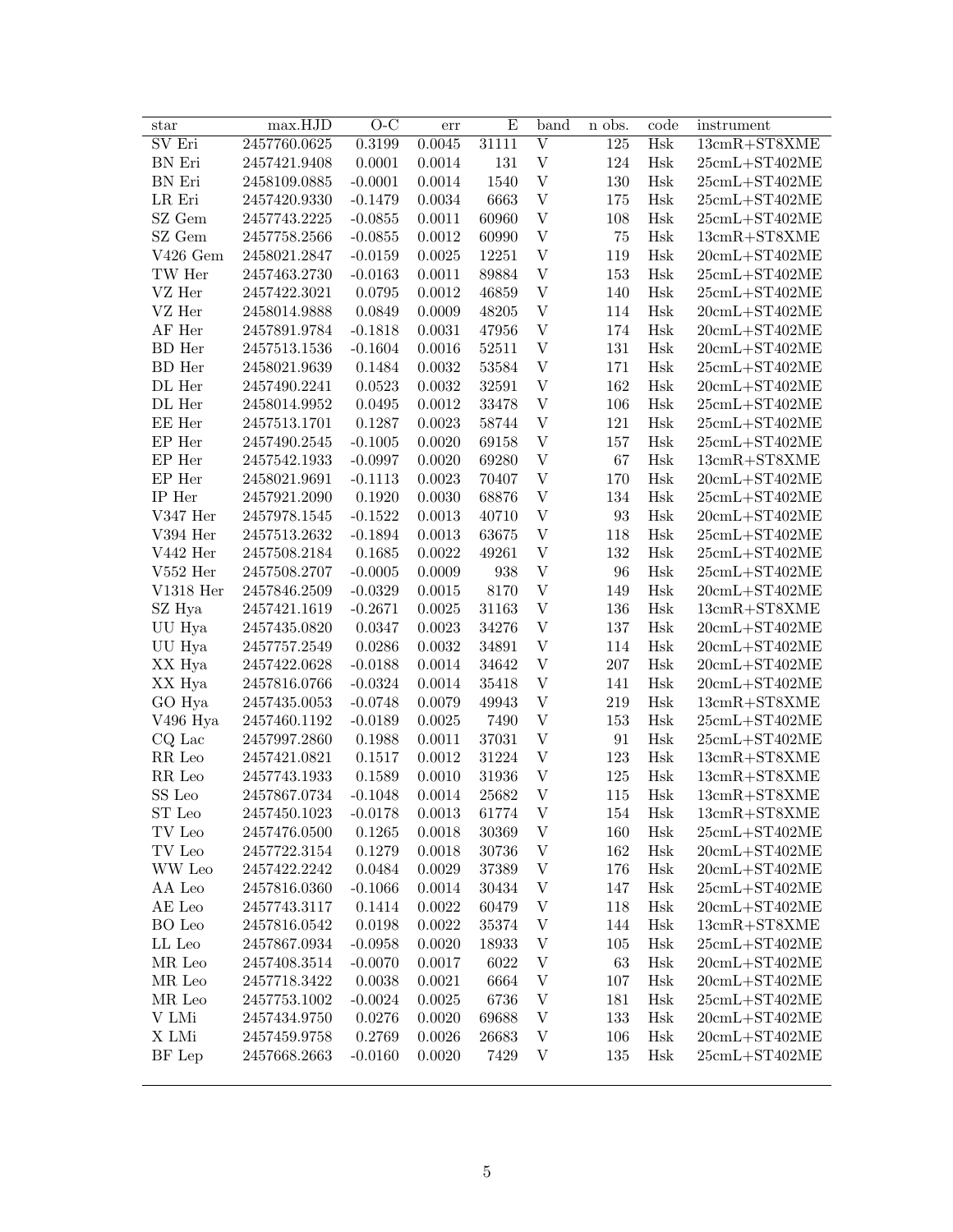| star                           | max.HJD          | $O-C$     | err    | Ε      | band                      | n obs.  | code                 | instrument                                  |
|--------------------------------|------------------|-----------|--------|--------|---------------------------|---------|----------------------|---------------------------------------------|
| TV Lib                         | 2457490.1813     | $-0.0073$ | 0.0008 | 138982 | $\overline{\rm V}$        | 114     | Hsk                  | $13cmR+ST8XME$                              |
| RW Lyn                         | 2457420.9414     | $-0.1966$ | 0.0019 | 63060  | $\ensuremath{\mathbf{V}}$ | 171     | Hsk                  | $20$ cmL+ST402ME                            |
| RW Lyn                         | 2457676.2041     | $-0.2002$ | 0.0021 | 63572  | $\mathbf V$               | 135     | Hsk                  | $20$ cmL+ST402ME                            |
| TV Lyn                         | 2457676.2125     | 0.0328    | 0.0038 | 69500  | $\mathbf V$               | 135     | Hsk                  | $13cmR+ST8XME$                              |
| TV Lyn                         | 2458110.1068     | 0.0330    | 0.0028 | 71303  | $\boldsymbol{\mathrm{V}}$ | 114     | Hsk                  | $25\mathrm{cmL}+ \mathrm{ST}402\mathrm{ME}$ |
| EP Lyn                         | 2457671.1880     | 0.1815    | 0.0020 | 12889  | $\boldsymbol{\mathrm{V}}$ | 67      | Hsk                  | $25\mathrm{cmL}+ \mathrm{ST}402\mathrm{ME}$ |
| RR Lyr                         | 2457685.9265     | 0.1370    | 0.0022 | 26042  | cG                        | 156     | Hsk                  | CANON X3                                    |
| RR Lyr                         | 2457955.1464     | 0.0947    | 0.0035 | 26517  | cG                        | 130     | Hsk                  | CANON X4                                    |
| RR Lyr                         | 2458022.0261     | 0.0840    | 0.0027 | 26635  | cG                        | 187     | Hsk                  | CANON X4                                    |
| RR Lyr                         | 2458063.9665     | 0.0762    | 0.0017 | 26709  | $\rm cG$                  | 170     | Hsk                  | CANON X4                                    |
| CN Lyr                         | 2458015.0770     | 0.0242    | 0.0040 | 32886  | $\ensuremath{\mathbf{V}}$ | 64      | Hsk                  | $13cmR+ST8XME$                              |
| FN Lyr                         | 2457513.2593     | 0.0330    | 0.0025 | 44907  | $\boldsymbol{\mathrm{V}}$ | 112     | Hsk                  | $20$ cmL+ST402ME                            |
| KX Lyr                         | $2457685.9195\,$ | 0.0123    | 0.0020 | 40950  | $\mathbf V$               | 160     | Hsk                  | $20$ cmL+ST402ME                            |
| V895 Mon                       | 2457679.2953     | $-0.0424$ | 0.0025 | 9234   | $\mathbf V$               | 137     | Hsk                  | $20$ cmL+ST402ME                            |
| ST Oph                         | 2457508.1646     | $-0.0267$ | 0.0012 | 64575  | $\mathbf V$               | 120     | Hsk                  | $20$ cmL+ST402ME                            |
| ST Oph                         | 2457902.2272     | $-0.0258$ | 0.0019 | 65450  | $\mathbf V$               | 195     | Hsk                  | $20$ cmL+ST402ME                            |
| V445 Oph                       | 2457823.3265     | 0.0492    | 0.0010 | 76267  | $\mathbf V$               | 119     | Hsk                  | $20$ cmL+ST402ME                            |
| V452 Oph                       | 2457863.2733     | 0.0012    | 0.0016 | 38060  | $\boldsymbol{\mathrm{V}}$ | $90\,$  | Hsk                  | $20$ cmL+ST402ME                            |
| $V455$ Oph                     | 2457824.3312     | 0.1257    | 0.0022 | 35229  | $\mathbf V$               | 111     | Hsk                  | $20$ cmL+ST402ME                            |
| V816 Oph                       | 2457863.2057     | $-0.1484$ | 0.0017 | 56507  | $\mathbf V$               | 67      | Hsk                  | $20$ cmL+ST402ME                            |
| CM Ori                         | 2457760.0431     | 0.0098    | 0.0020 | 49490  | $\boldsymbol{\mathrm{V}}$ | 144     | Hsk                  | $20$ cmL+ST402ME                            |
| CM Ori                         | 2458109.0011     | 0.0173    | 0.0026 | 50022  | $\boldsymbol{\mathrm{V}}$ | $125\,$ | Hsk                  | $20$ cmL+ST402ME                            |
| V964 Ori                       | 2457780.0725     | $-0.0319$ | 0.0017 | 52075  | $\boldsymbol{\mathrm{V}}$ | 85      | Hsk                  | $25$ cmL+ST402ME                            |
| V964 Ori                       | 2458109.0936     | $-0.0466$ | 0.0011 | 52727  | $\boldsymbol{\mathrm{V}}$ | 126     | Hsk                  | $20$ cmL+ST402ME                            |
| VV Peg                         | 2457588.2412     | $-0.0013$ | 0.0013 | 37263  | $\boldsymbol{\mathrm{V}}$ | 130     | Hsk                  | $20$ cmL+ST402ME                            |
| VV Peg                         | 2458063.9363     | 0.0048    | 0.0014 | 38237  | $\boldsymbol{\mathrm{V}}$ | 116     | Hsk                  | $20$ cmL+ST402ME                            |
| AV Peg                         | 2457542.2184     | 0.1728    | 0.0011 | 35227  | $\boldsymbol{\mathrm{V}}$ | 153     | Hsk                  | $20$ cmL+ST402ME                            |
| AV Peg                         | 2458027.0743     | 0.1834    | 0.0009 | 36469  | $\boldsymbol{\mathrm{V}}$ | 127     | Hsk                  | $13cmR+ST8XME$                              |
| BF Peg                         | 2457609.2949     | $-0.0735$ | 0.0031 | 29543  | $\ensuremath{\mathbf{V}}$ | 188     | Hsk                  | $20$ cmL+ST402ME                            |
| BF Peg                         | 2458052.0397     | $-0.0937$ | 0.0018 | 30436  | $\ensuremath{\mathbf{V}}$ | 149     | $\operatorname{Hsk}$ | $20$ cmL+ST402ME                            |
| BH Peg                         | 2458062.9000     | $-0.1458$ | 0.0024 | 29170  | $\mathbf V$               | 134     | Hsk                  | $20$ cmL+ST402ME                            |
| CG Peg                         | 2457974.2440     | $-0.0681$ | 0.0019 | 40399  | $\mathbf V$               | 136     | Hsk                  | $20$ cmL+ST402ME                            |
| CV Peg                         | 2458051.9260     | $-0.0722$ | 0.0021 | 59173  | $\mathbf V$               | 125     | Hsk                  | $25cmL+ST402ME$                             |
| CY Peg                         | 2458022.1176     | 0.3216    | 0.0017 | 51319  | $\mathbf V$               | 136     | $\operatorname{Hsk}$ | $13cmR+ST8XME$                              |
| DZ Peg                         | 2458082.0077     | 0.1842    | 0.0020 | 39830  | $\mathbf V$               | 112     | Hsk                  | $20$ cmL+ST402ME                            |
| ES Peg                         | 2457921.2062     | 0.1881    | 0.0013 | 37165  | $\mathbf V$               | 159     | Hsk                  | $20$ cmL+ST402ME                            |
| ES Peg                         | 2458104.8964     | 0.1912    | 0.0023 | 37506  | V                         | $53\,$  | Hsk                  | $20$ cmL+ST402ME                            |
| ET Peg                         | 2457542.2033     | $-0.0679$ | 0.0014 | 37842  | V                         | 167     | Hsk                  | $25$ cmL+ST402ME                            |
| ET Peg                         | 2457747.9375     | $-0.0640$ | 0.0023 | 38262  | V                         | 105     | Hsk                  | $20$ cmL+ST402ME                            |
| ET Peg                         | 2458057.0204     | $-0.0664$ | 0.0025 | 38893  | $\ensuremath{\text{V}}$   | $73\,$  | Hsk                  | $25$ cmL+ST402ME                            |
| IY Peg                         | 2457974.1741     | 0.0054    | 0.0021 | 13333  | V                         | 109     | Hsk                  | $25$ cmL+ST402ME                            |
| V453 Peg                       | 2457686.0540     | $-0.0133$ | 0.0018 | 6442   | V                         | 185     | Hsk                  | $20$ cmL+ST402ME                            |
| $V453$ Peg                     | 2458027.0820     | $-0.0082$ | 0.0028 | 7022   | $\ensuremath{\text{V}}$   | 155     | Hsk                  | $25$ cmL+ST402ME                            |
| $V509$ Peg                     | 2457997.1740     | 0.0153    | 0.0010 | 12954  | $\ensuremath{\text{V}}$   | 120     | Hsk                  | $20$ cmL+ST402ME                            |
| $V509$ Peg                     | 2458109.9200     | 0.0149    | 0.0011 | 13263  | $\ensuremath{\text{V}}$   | 98      | Hsk                  | $25$ cmL+ST402ME                            |
| $V606$ Peg                     | 2458064.0069     | $-0.0099$ | 0.0018 | 7088   | $\ensuremath{\text{V}}$   | 115     | Hsk                  | $20$ cmL+ST402ME                            |
| TU Per                         | 2457668.1735     | $-0.2298$ | 0.0018 | 31126  | V                         | 87      | Hsk                  | $13cmR+ST8XME$                              |
| AR Per                         | 2458090.9860     | 0.0692    | 0.0020 | 72504  | V                         | 102     | Hsk                  | $20cmL+ST402ME$                             |
| ET Per                         | 2457759.9342     | 0.0448    | 0.0014 | 75065  | V                         | 143     | Hsk                  | $20$ cmL+ST402ME                            |
| $\mathop{\rm ET}\nolimits$ Per | 2458057.0174     | 0.0417    | 0.0020 | 75819  | V                         | 88      | Hsk                  | $20$ cmL+ST402ME                            |
|                                |                  |           |        |        |                           |         |                      |                                             |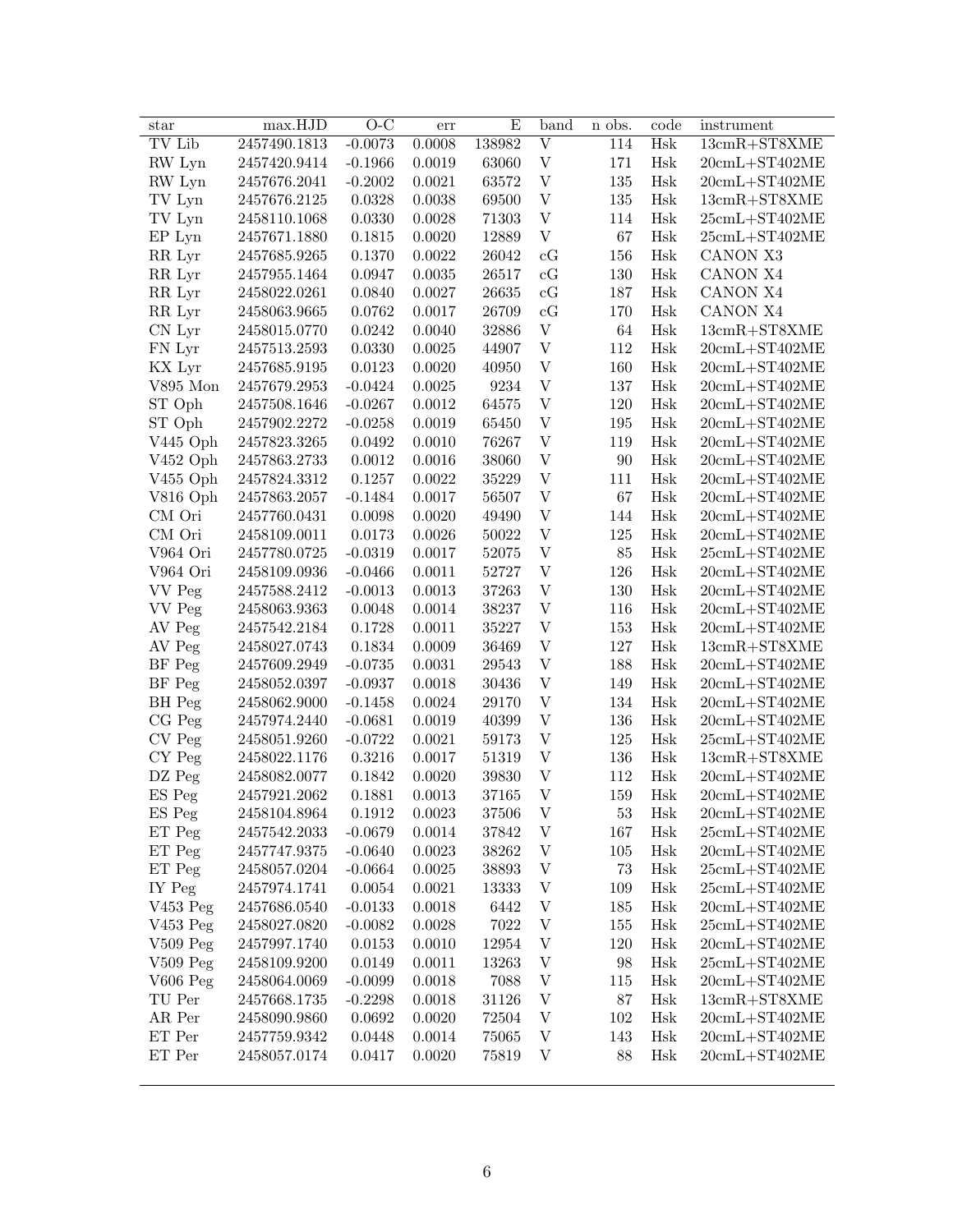| star                          | max.HJD      | $\overline{O-C}$ | err    | E                | band                           | n obs.  | code                 | instrument                                   |
|-------------------------------|--------------|------------------|--------|------------------|--------------------------------|---------|----------------------|----------------------------------------------|
| FM Per                        | 2457753.1061 | $-0.1943$        | 0.0012 | 49034            | $\overline{\mathrm{V}}$        | 175     | <b>Hsk</b>           | $20$ cmL+ST402ME                             |
| FM Per                        | 2458104.9102 | $-0.1261$        | 0.0021 | 49753            | $\ensuremath{\mathbf{V}}$      | 47      | Hsk                  | $25$ cmL+ST402ME                             |
| V375 Per                      | 2457759.9183 | 0.1686           | 0.0024 | 53510            | $\ensuremath{\mathbf{V}}$      | 143     | Hsk                  | $25$ cmL+ST402ME                             |
| FF Psc                        | 2458109.9943 | 0.0431           | 0.0017 | 9480             | $\ensuremath{\mathbf{V}}$      | 137     | Hsk                  | $25cmL+ST402ME$                              |
| FR Psc                        | 2457753.0244 | 0.0265           | 0.0022 | 8869             | $\ensuremath{\text{V}}$        | 85      | Hsk                  | $25$ cmL+ST402ME                             |
| FR Psc                        | 2458108.9106 | 0.0266           | 0.0014 | 9650             | $\ensuremath{\text{V}}$        | 130     | Hsk                  | $20$ cmL+ST402ME                             |
| HT Psc                        | 2457752.9165 | $-0.0503$        | 0.0012 | 7317             | $\ensuremath{\text{V}}$        | 110     | Hsk                  | $25$ cmL+ST402ME                             |
| HT Psc                        | 2458052.0244 | $-0.0510$        | 0.0017 | 7862             | $\ensuremath{\text{V}}$        | 152     | Hsk                  | $25$ cmL+ST402ME                             |
| HT Psc                        | 2458108.9994 | $-0.0491$        | 0.0021 | 7967             | $\ensuremath{\text{V}}$        | 110     | Hsk                  | $25$ cmL+ST402ME                             |
| XX Pup                        | 2457404.0653 | 0.0489           | 0.0015 | $30223\,$        | $\ensuremath{\mathbf{V}}$      | $153\,$ | Hsk                  | $13cmR+ST8XME$                               |
| <b>BB</b> Pup                 | 2457815.9609 | 0.1502           | 0.0019 | 39549            | $\ensuremath{\mathbf{V}}$      | 123     | Hsk                  | $20$ cmL+ST402ME                             |
| VY Ser                        | 2457863.2474 | 0.0639           | 0.0048 | 37303            | cG                             | 120     | Hsk                  | CANON X4                                     |
| AN Ser                        | 2457513.0813 | 0.0012           | 0.0012 | 81989            | $\ensuremath{\mathbf{V}}$      | 120     | Hsk                  | $25$ cmL+ST402ME                             |
| AV Ser                        | 2457490.1818 | 0.1783           | 0.0019 | 59781            | $\ensuremath{\mathbf{V}}$      | 100     | Hsk                  | $25$ cmL+ST402ME                             |
| AV Ser                        | 2457902.1727 | 0.1832           | 0.0015 | 60626            | $\ensuremath{\mathbf{V}}$      | 100     | Hsk                  | $13cmR+ST8XME$                               |
| AW Ser                        | 2457508.2766 | 0.0458           | 0.0016 | 48843            | $\ensuremath{\mathbf{V}}$      | 123     | Hsk                  | $20$ cmL+ST402ME                             |
| <b>BH</b> Ser                 | 2457463.2461 | 0.1436           | 0.0011 | 36775            | $\ensuremath{\mathbf{V}}$      | 110     | Hsk                  | $13cmR+ST8XME$                               |
| CS Ser                        | 2457513.0876 | 0.0234           | 0.0028 | 49994            | $\ensuremath{\text{V}}$        | 121     | Hsk                  | $20$ cmL+ST402ME                             |
| $\rm DF$ Ser                  | 2457496.0768 | 0.1020           | 0.0020 | 63476            | $\ensuremath{\mathbf{V}}$      | 66      | $\operatorname{Hsk}$ | $20$ cmL+ST402ME                             |
| V423 Ser                      | 2457463.1896 | $-0.0145$        | 0.0021 | 7988             | $\bar{V}$                      | 124     | Hsk                  | $20$ cmL+ST402ME                             |
| $\ensuremath{\mathbf{V}}$ Sex | 2457725.3494 | 0.0420           | 0.0031 | 61908            | $\bar{V}$                      | 91      | $\operatorname{Hsk}$ | $20$ cmL+ST402ME                             |
| SS Tau                        | 2457641.2410 | 0.1580           | 0.0018 | $50303\,$        | $\ensuremath{\mathbf{V}}$      | 141     | Hsk                  | $25$ cmL+ST402ME                             |
| SS Tau                        | 2458091.0587 | 0.1761           | 0.0017 | 51519            | $\ensuremath{\mathbf{V}}$      | 125     | Hsk                  | $20$ cmL+ST402ME                             |
| IY Tau                        | 2457449.9541 | 0.1664           | 0.0028 | 83520            | $\bar{V}$                      | 137     | Hsk                  | $25$ cmL+ST402ME                             |
| IY Tau                        | 2458082.0953 | 0.1813           | 0.0042 | 85199            | $\ensuremath{\mathbf{V}}$      | 110     | Hsk                  | $25$ cmL+ST402ME                             |
| $U$ Tri                       | 2457671.2701 | $-0.0561$        | 0.0015 | 86240            | $\ensuremath{\text{V}}$        | 106     | Hsk                  | $20$ cmL+ST402ME                             |
| $U$ Tri                       | 2457779.9502 | $-0.0585$        | 0.0014 | 86483            | $\mathbf V$                    | 123     | Hsk                  | $20$ cmL+ST402ME                             |
| ${\rm RV}$ UMa                | 2457421.1932 | 0.1316           | 0.0014 | 26376            | cG                             | 196     | Hsk                  | CANON KISS X3                                |
| TU UMa                        | 2457444.3203 | $-0.0630$        | 0.0017 | 26204            | $\ensuremath{\mathbf{V}}$      | 96      | Hsk                  | $13\mathrm{cmR+ST8XME}$                      |
| TU UMa                        | 2457743.2251 | $-0.0632$        | 0.0018 | 26740            | $\ensuremath{\mathbf{V}}$      | 126     | Hsk                  | $0$ cmL+ST402ME                              |
| ${\rm AB}$ UMa                | 2457422.2141 | 0.1267           | 0.0047 | $35349\,$        | $\ensuremath{\mathbf{V}}$      | 152     | Hsk                  | $25$ cmL+ST402ME                             |
| EX UMa                        | 2457460.0215 | $-0.0064$        | 0.0027 | 4111             | $\ensuremath{\mathbf{V}}$      | 193     | Hsk                  | $13cmR+ST8XME$                               |
| ST Vir                        | 2457824.2138 | $-0.1400$        | 0.0011 | 41594            | $\ensuremath{\mathbf{V}}$      | 131     | Hsk                  | $13cmR+ST8XME$                               |
| UU Vir                        | 2457872.0214 | 0.0112           | 0.0011 | 33798            | $\ensuremath{\mathbf{V}}$      | 159     | Hsk                  | $20$ cmL+ST402ME                             |
| UV Vir                        | 2457476.0557 | 0.0218           | 0.0033 | 29779            | $\ensuremath{\mathbf{V}}$      | 150     | Hsk                  | $13cmR+ST8XME$                               |
| UZ Vir                        | 2457463.1544 | 0.1308           | 0.0012 | 70740            | $\mathbf V$                    | 140     | Hsk                  | $25$ cmL+ST402ME                             |
| $\mathrm{AE}$ Vir             | 2457422.3188 | 0.1232           | 0.0029 | $45972\,$        | $\mathbf V$                    | 119     | $\operatorname{Hsk}$ | $20\mathrm{cmL}{+}\mathrm{ST}402\mathrm{ME}$ |
| AF Vir                        | 2457892.0018 | 0.1616           | 0.0015 | 36295            | V                              | 183     | Hsk                  | $25$ cmL+ST402ME                             |
| AT Vir                        | 2457490.1660 | 0.1369           | 0.0020 | 33876            | V                              | 103     | Hsk                  | $20$ cmL $+ST402ME$                          |
| AV Vir                        | 2457872.0120 | 0.0251           | 0.0029 | 24968            | V                              | 162     | Hsk                  | $25$ cmL+ST402ME                             |
| <b>BC</b> Vir                 | 2457866.9848 | 0.2771           | 0.0015 | 67216            | V                              | 138     | Hsk                  | $25$ cmL+ST402ME                             |
| V388 Vir                      | 2457421.2787 | 0.0203           | 0.0034 | 6515             | V                              | 117     | Hsk                  | $13cmR+ST8XME$                               |
| V419 Vir                      | 2457758.3512 | $-0.0798$        | 0.0036 | 9852             | V                              | 103     | Hsk                  | $20$ cmL+ST402ME                             |
| V476 Vir                      | 2457512.9810 | 0.0614           | 0.0023 | 4335             | V                              | 103     | Hsk                  | $20$ cmL $+ST402ME$                          |
| CE Vul                        | 2458026.9511 | $-0.1135$        | 0.0015 | 56279            | V                              | 156     | Hsk                  | $25$ cmL+ST402ME                             |
| FH Vul                        | 2457955.1570 | $-0.1674$        | 0.0030 | 54087            |                                | 88      | Hsk                  | $20$ cmL+ST402ME                             |
| FH Vul                        | 2458056.9147 | $-0.1698$        | 0.0020 | 54338            | V<br>$\ensuremath{\mathbf{V}}$ | 144     | Hsk                  | $20$ cmL+ST402ME                             |
| ASAS J020058+1332.8           | 2457697.1929 | 0.0019           | 0.0033 | $\boldsymbol{0}$ | $\ensuremath{\mathbf{V}}$      | 79      | Hsk                  | $25$ cmL+ST402ME                             |
| ASAS J020058+1332.8           | 2457760.0394 | $-0.0005$        | 0.0024 | 102              | $\ensuremath{\mathbf{V}}$      | 80      | Hsk                  | $25$ cmL+ST402ME                             |
| ASAS J020058+1332.8           | 2458090.9177 | $-0.0034$        | 0.0025 | 639              | $\ensuremath{\mathbf{V}}$      | 95      | Hsk                  | $25$ cmL+ST402ME                             |
|                               |              |                  |        |                  |                                |         |                      |                                              |